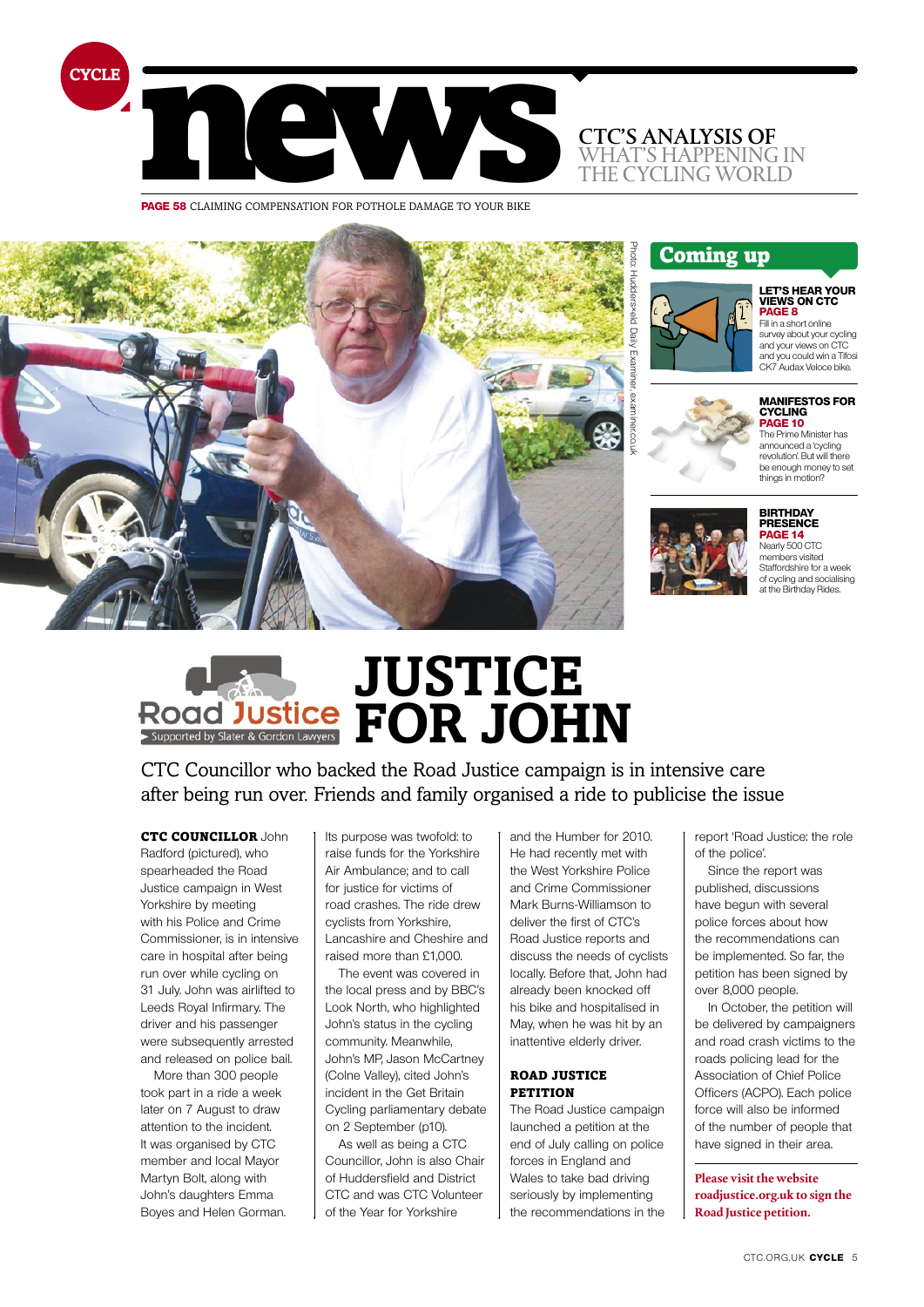# Changes on CTC Council

### **National Council** is

the governing body of CTC, the group of ordinary CTC members who feel they have something to offer the Club and want to take an active role in the running of the charity. Members are elected to Council for a three year period with one third of Council standing down each year. Nominations were recently sought for members to represent the South West, North East, Scotland, Wales and Ireland and Overseas for the three years from 1 January 2014 to 31 December 2016.

In the South West, two nominations were received for the two seats, so existing Council members Julian James and Stephen Coe are re-elected. In Scotland, one



nomination was received for the one seat, so new Council Member Chris Oliver has been elected. In Ireland and Overseas, one nomination was received for the one seat, so existing Council member Barry Flood is re-elected. In Wales two nominations have been received for one seat, so an election will be required. Ballot papers are included with this issue of Cycle for all members in the Wales region.

**Peter Brake** from Wales, **Peter Hayman** from Scotland and **Tim Jackson** from the North East have decided not to seek re-election to Council. Chair of CTC David Cox said: 'On behalf of Council and our members, I would like to thank our retiring Councillors for their contributions to

championed the interests of traditional touring cyclists in our discussions and represented Welsh members. 'Peter Hayman, a keen and

the running of CTC over a long period. Peter Brake has

insightful cycling advocate, has kept us well informed about the growing influence and effectiveness of the CTC in Scotland's cycling renaissance. Tim Jackson, in addition to representing the North East, has brought his enthusiasm to chairing our successful Publications Committee, overseeing this magazine and bringing much needed improvements in our website. All three had to travel long distances to attend meetings and have worked tirelessly to promote cycling and the CTC.'



# Wessex volunteers recognised

**Four CTC Wessex members were awarded with CTC Certificates of Merit in July, as they arrived at a post-ride garden party on the outskirts of Bournemouth. It wasn't a secret that someone would get an award for their contribution to club life, but each recipient thought it would be one of the others.** 

**Peter Loakes received his award because of his work as secretary of the West Dorset Section for many years, and for organising many successful events. Terry Walsh was successfully nominated because of the way he carries out his role as President of CTC Wessex, and for his regular ride to Burley which attracts hundreds of cyclists every Saturday morning. Bob and Joan Courtney each received a Certificate of Merit because they have been the backbone of the Bournemouth 'Inters' section for over 30 years.**



**Each thought that an award would be given out but thought** 

**The picture shows Julian James, chairman of the CTC Awards committee, with (left to right): Terry Walsh, Joan and Bob Courtney, and Peter Loakes.**

### FROM THE CHAIR OF CTC **David Cox**

The success of the Olympic's

'Games Makers' in 2012 showed how willingly people volunteer and also the importance of appreciating and celebrating their efforts.



As cycling has become more popular, big business has begun to sponsor cycling and cycle events to an extent which would have been unheard of few years ago. However, most of cycling's grassroots depends on volunteers who turn out willingly to share their love of cycling with other cyclists and newcomers.

Volunteers plan and lead group rides, staff event controls, serve refreshments and support new riders on gentle local runs or major enterprises like the recent London Edinburgh London Audax. CTC Holidays and Tours and the recent Birthday Rides depend on volunteer tour leaders. Behind the scenes, improving the environment for cycling often requires dedicated scrutiny and campaigning from advocates like CTC's network of Right to Ride volunteers.

The recent Prudential FreeCycle and RideLondon weekend was a great success but the sponsorship only goes so far. Three hundred volunteers, the majority CTC members, turned out to marshal, run Dr Bike sessions and guide participants.

Cycling is a great way to escape – when we asked a group of keen cyclists what cycling meant to them, freedom was the most common response. Many thanks to those volunteers who willingly give their free time and work hard to support and enhance their fellow cyclists' experiences.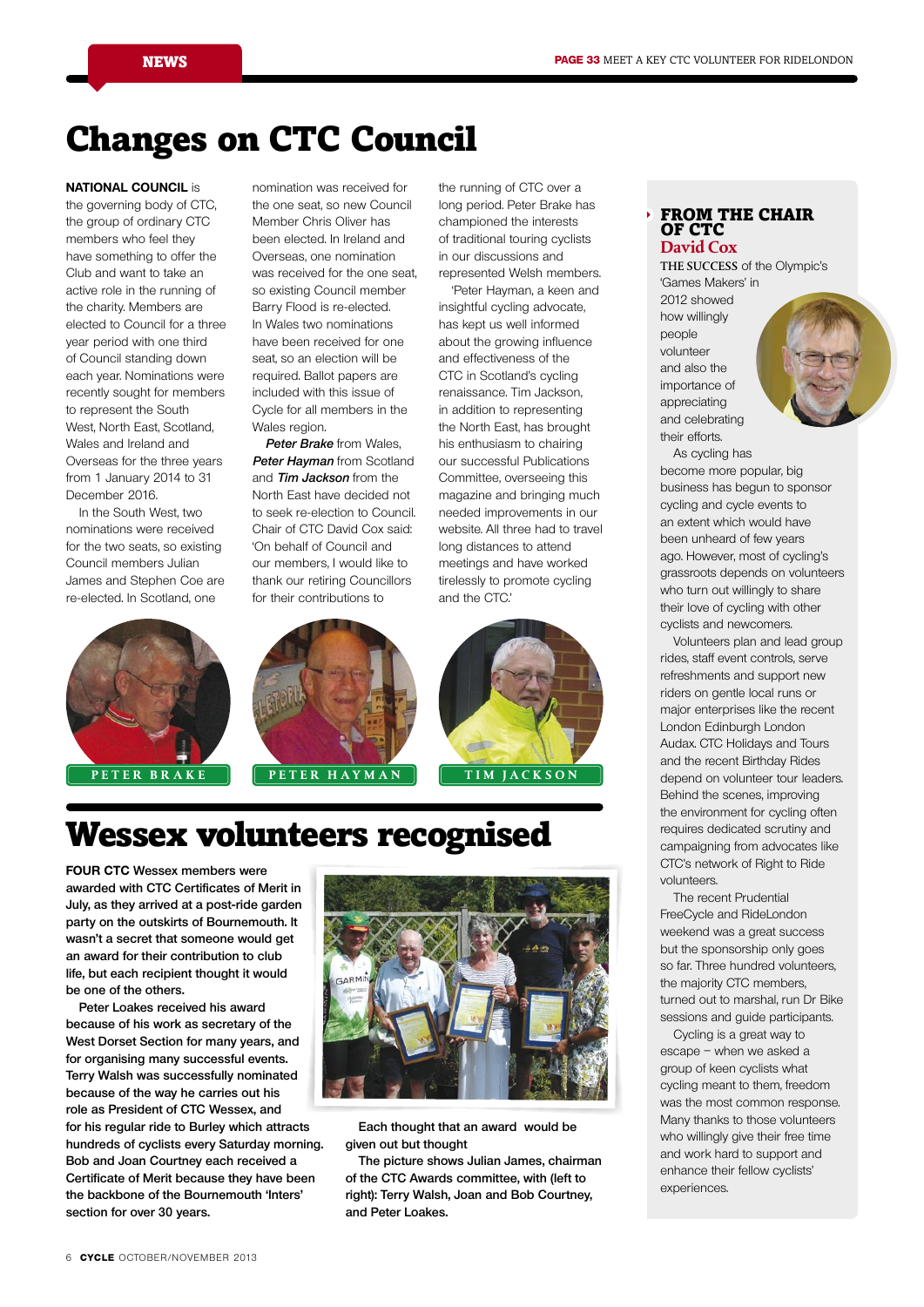

# **A European union**

**Barry Flood**, CTC Councillor for Ireland and Overseas Members, was elected a Vice President of the European Cycling Federation (ECF) at their AGM in Bratislava in June. CTC is the second largest member of ECF, behind only Germany's ADF. ECF campaigns across Europe on behalf of cyclists and is effectively the licensee for the worldwide symposium on urban cycle planning that is VeloCity, held this year in Vienna. It also sponsors the vast network of Eurovelo cycleways.

'Council approved my candidacy for the board of ECF because we felt that the CTC should become more involved in European cycling policy making,' said Barry, 'much of which affects, or will come to affect, cyclists in Britain and Ireland.'

He said that he hoped to bring to the ECF Board much of the experience he had gained at CTC as chair of the Operations Committee, especially in the areas of finance and administration. In return, he said he was looking forward to learning lessons on fundraising and

the development of cycling policy from ECF members with more vibrant cycling cultures than the UK's.

'By joining the ECF board, I want to foster closer relationships between CTC and ECF,' Barry said, 'and I want to make touring cyclists aware of the resources available to them through our membership of ECF. In particular, I want to be sure that CTC gets its share of the extensive European funding available for cycling projects.'

**For more details about the ECF, see the website ecf.com.**

# **Let's hear your views**

**as part of our on-going review of the services, benefits, news, information, publications and website content that we offer as part of your CTC membership, we're keen to learn more about you and your experience of CTC.**

**We would like to know more about your cycling habits, what you like, want more of, or dislike about what CTC provides. More importantly, we want to know what we could provide to you.**

**Visit www.ctc.org.uk/survey and spend five minutes helping us improve your membership. Thanks to our friends at Wiggle** 



**and Tifosi you'll be entered into a draw to win a Tifosi CK7 Audax Veloce 2013 worth over £989. For more details about this prize, turn to page 76.**

**Visit ctc.org.uk/survey and spend five minutes helping us improve your membership.** 

# **Ne ws in bri e f**

### > killer driver sentence too lenient

On 13 August, the appeal hearing was held in Edinburgh of the unduly lenient sentence of Gary McCourt, the driver who killed lifelong CTC member, Audrey Fyfe, in 2011. The Solicitor General, Lesley Thomson, told the court that the sentencing guidelines had been incorrectly applied by the trial sheriff when he sentenced Gary McCourt to a 5-year driving ban and 300 hours community service. Ms Thomson stated that Sheriff Scott should not have considered the fact that Mrs Fyfe was not wearing a helmet at the time of the collision to be mitigatory, as he did not have sufficient knowledge to support the conclusion that a helmet would have saved her life. The appeal judges are expected to announce their decision to grant or refuse the anneal shortly

# > derry/londonderry gets disability bikes

**Inclusive cycling in Derry/ Londonderry was given a boost in August thanks to Bike-ability NI from Disability Action. Two special wheelchair-carrying trikes have been purchased to enable a 'pilot' to cycle and a person with a physical disability to ride on the front. Pilot cyclists will all receive training prior to hiring the bike, and it's possible to arrange for a volunteer pilot through 'Far and Wild', a local outdoor adventure company. CTC Chief Executive Gordon Seabright, who attended the launch in St Columb's Park House in the city, said: 'These bikes show how inventive product development can open up cycling to people who thought that it wouldn't be for them.'**

# > Correction

The 'Justice for Cyclists' article in the June-July issue contained some errors. References to 'the UK' should have been to 'England and Wales'. To clarify: traffic police levels in England and Wales have dropped by 29% over the past 10 years, whereas in Scotland they have increased by 4% in the last 5 years. Regrettably, we do not have data for Northern Ireland. A Road Justice report looking specifically at the situation in Scotland regarding the justice system's response to bad driving will be released later and will be covered in Cycle.